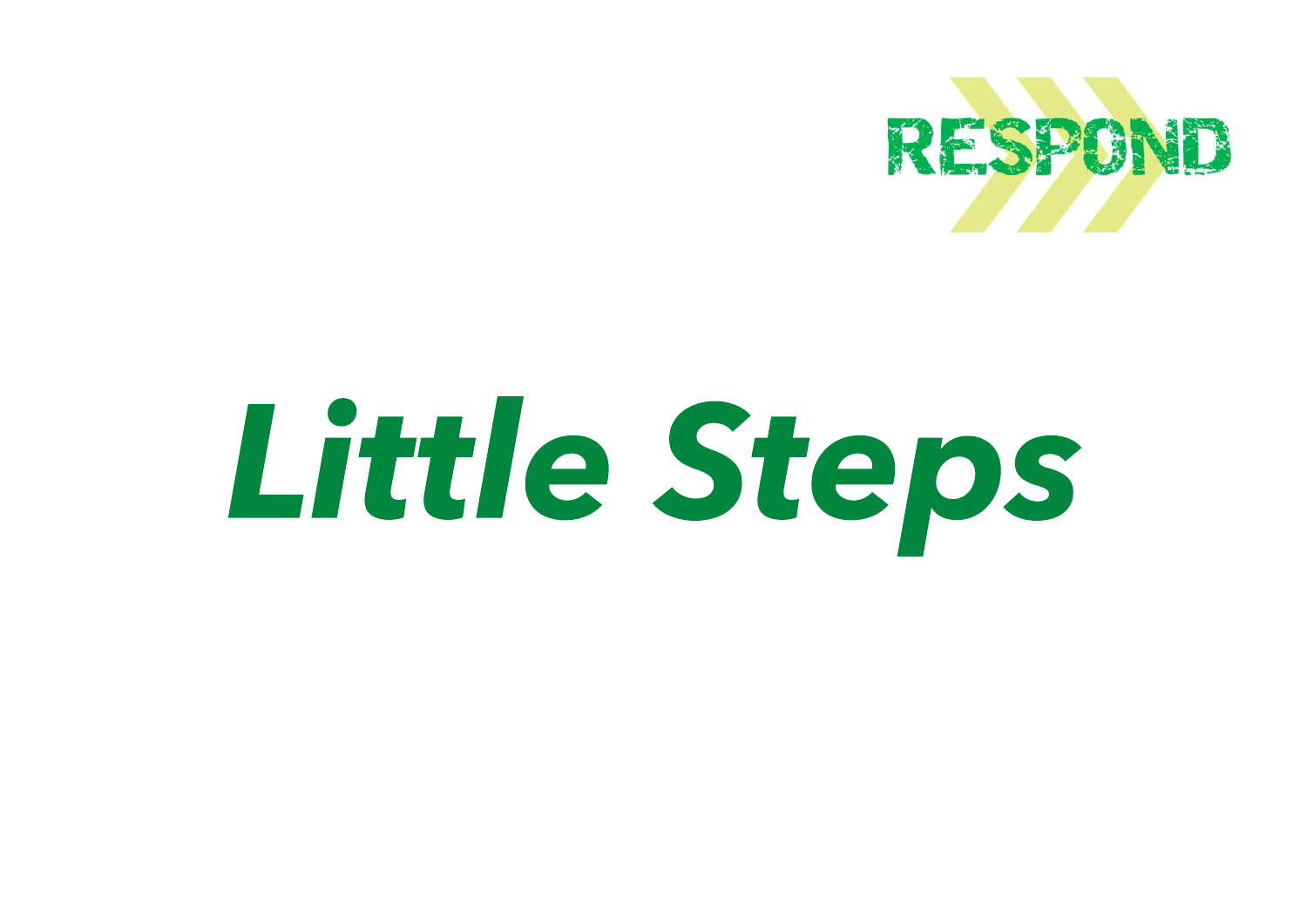To halt the climate emergency, we need action 'from the top' but there are also steps we can all take to take care of our world.

And lots of little steps can make a great movement…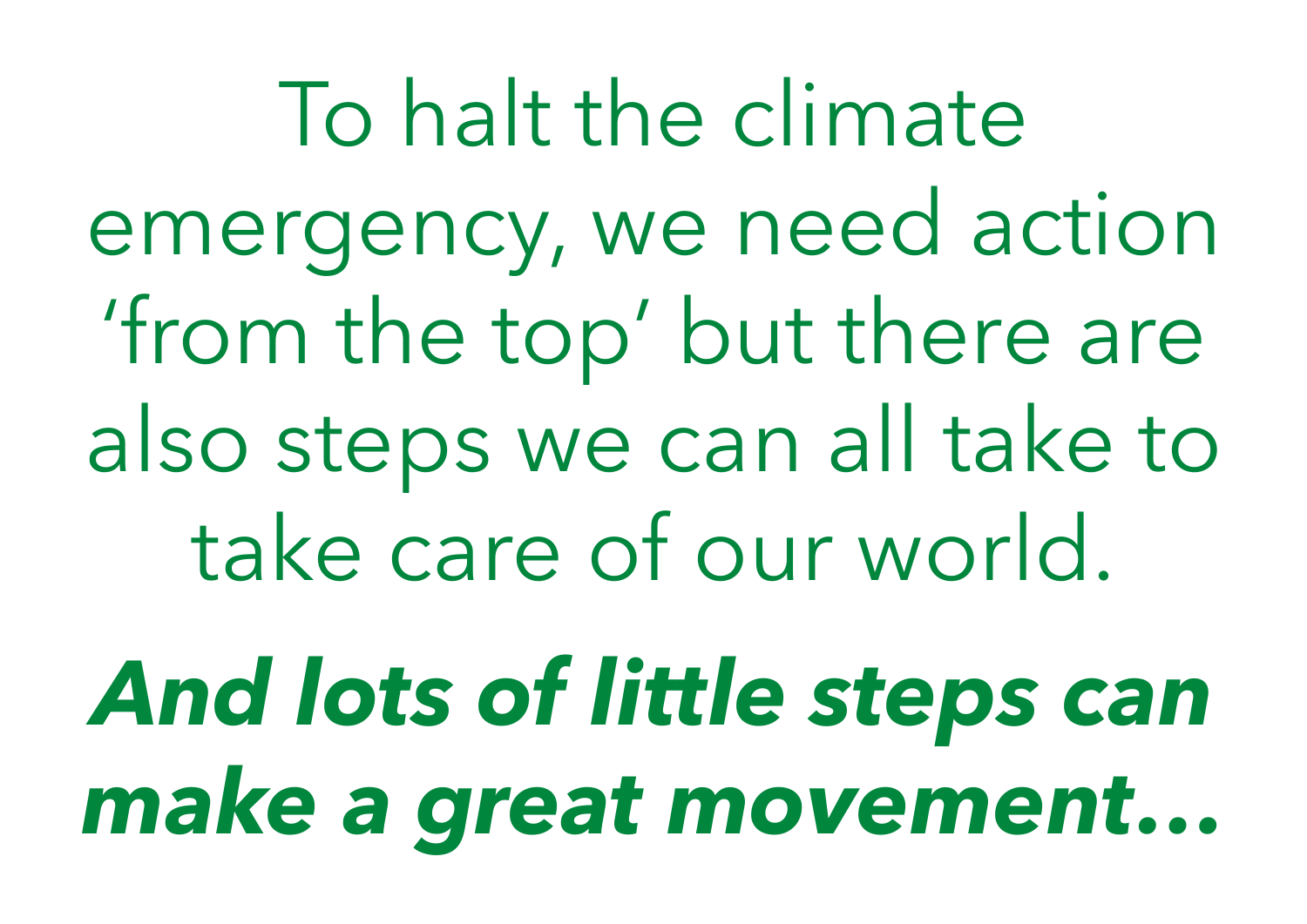

# When boiling the kettle, only fill enough water for what you'll need.



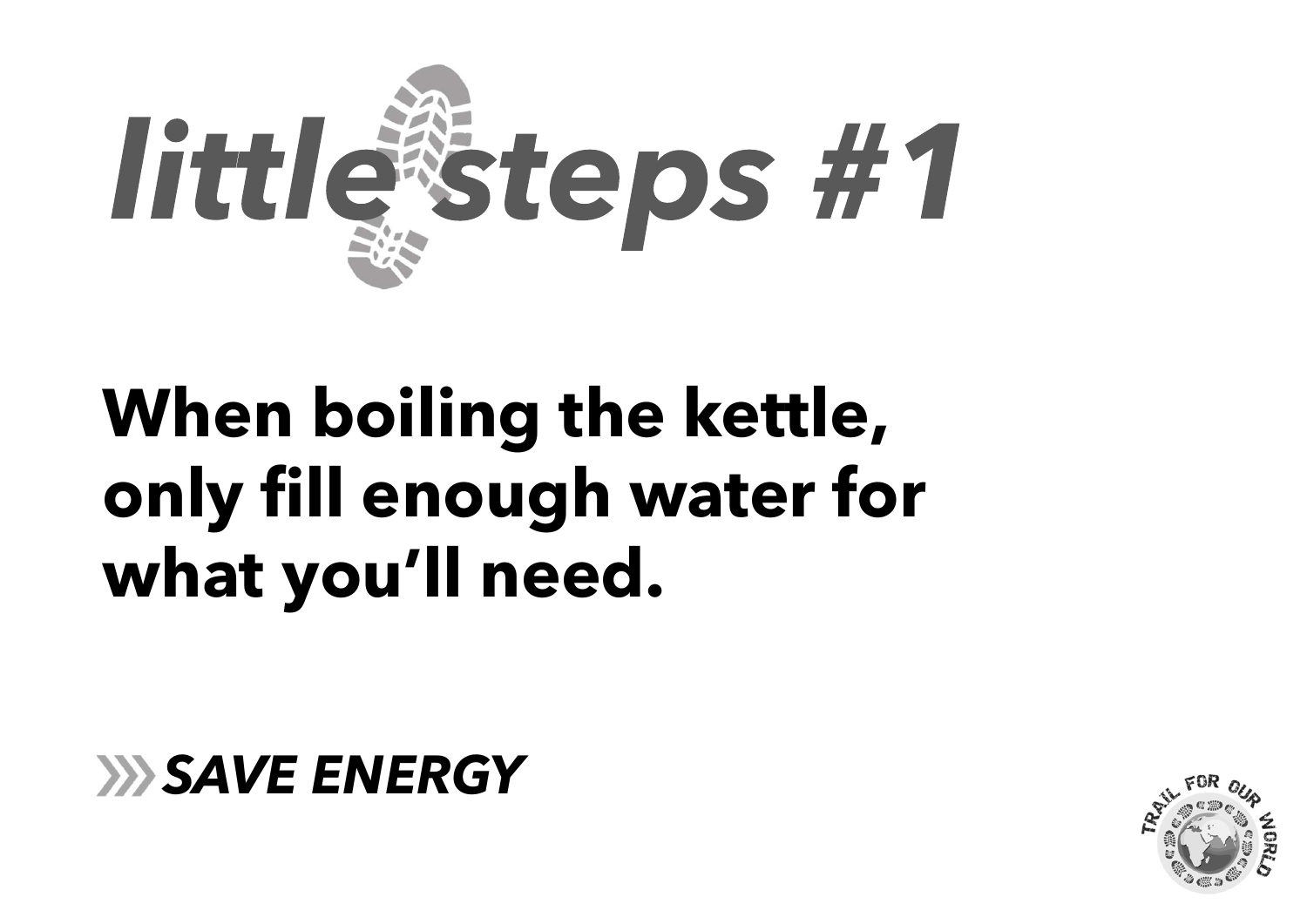

# Eat seasonal and local by buying fruit and vegetables that are sourced locally.

**EXAMPLE YOUR CARBON FOOTPRINT** 

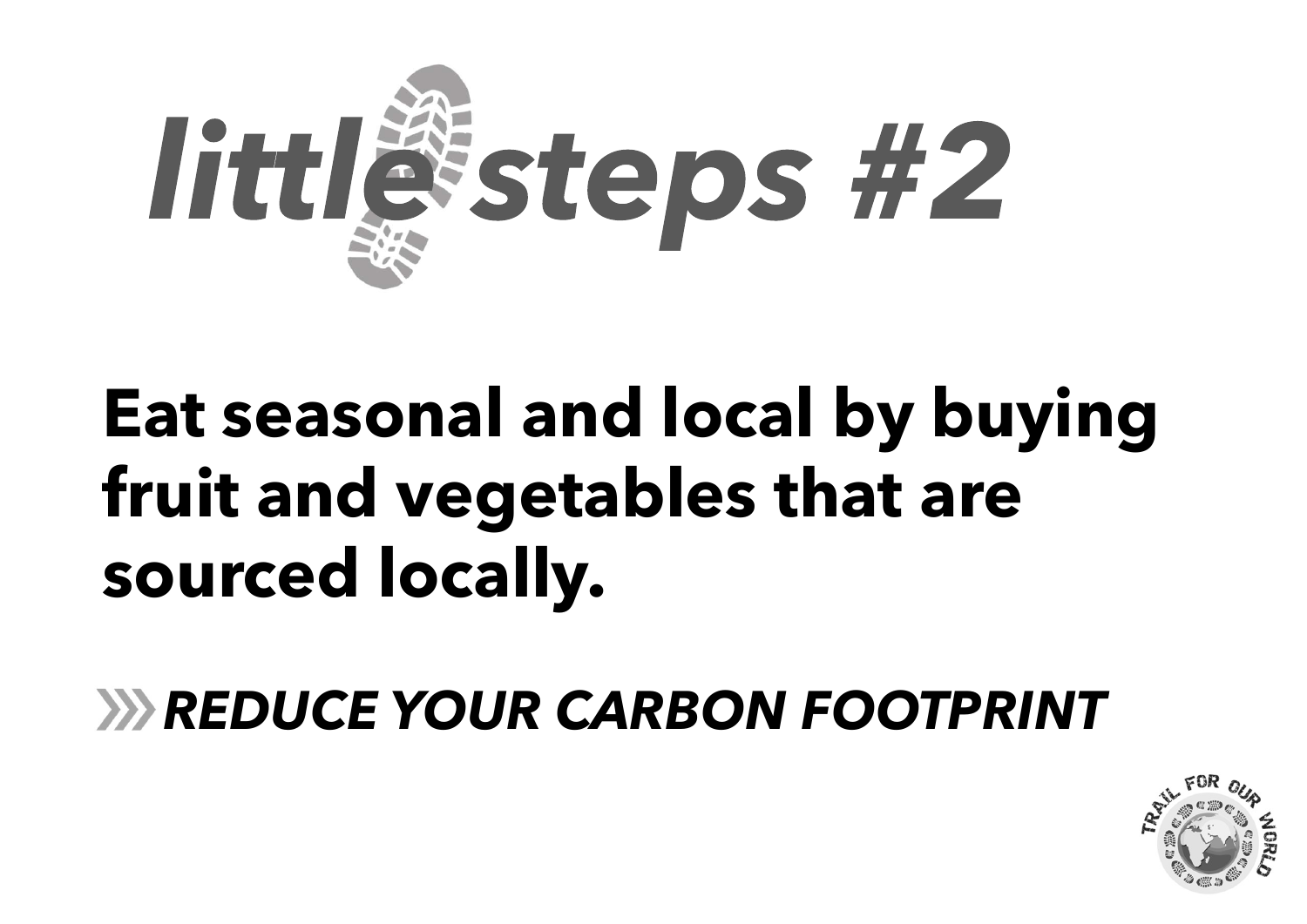

# Always take your own bottle for water or cup for coffee – ask for it to be (re)filled.

#### *XX REDUCE WASTE*

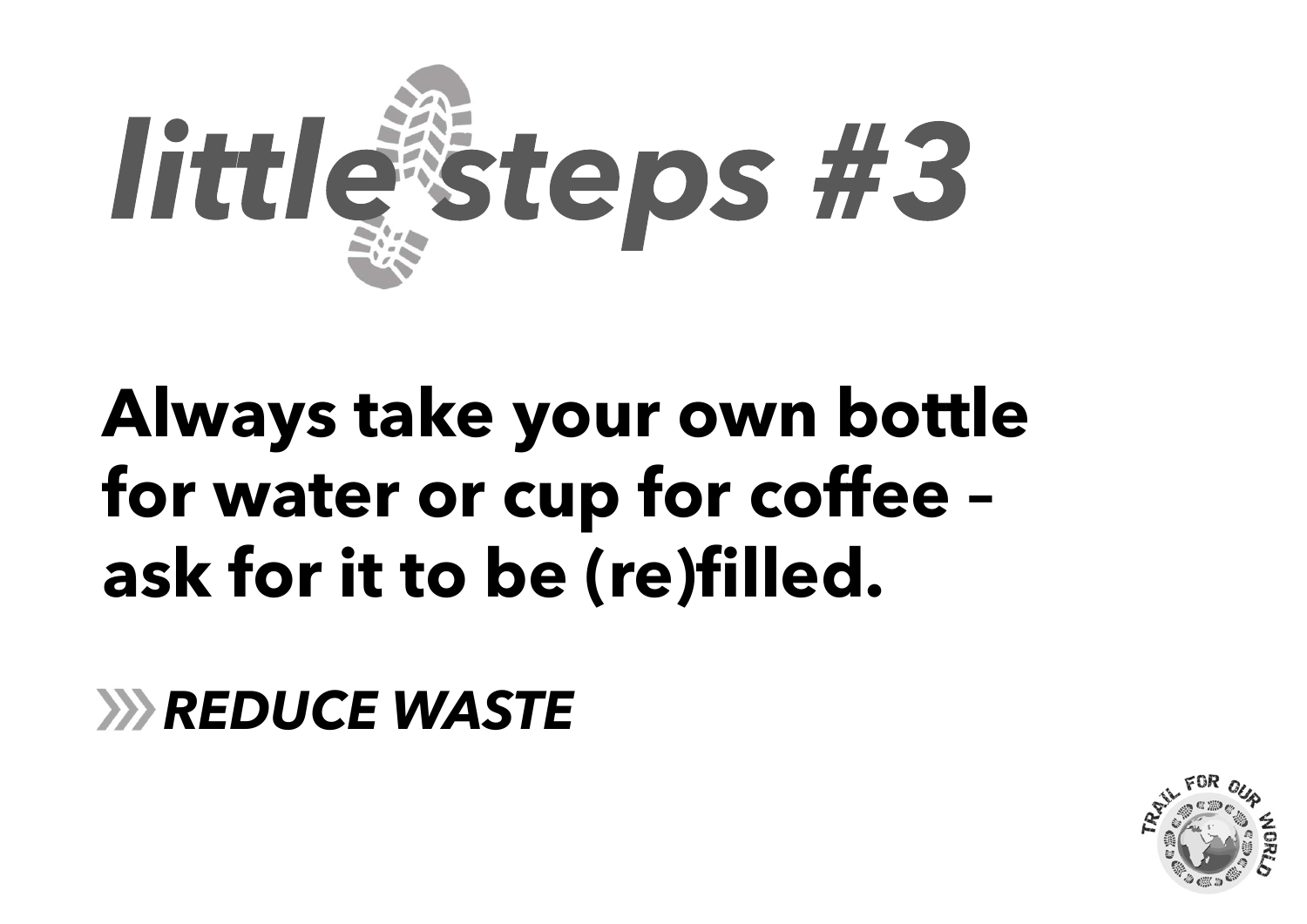

# Don't rake away all the leaves and don't mow all your lawn so you can grow a 'wild garden'.

*IN INCREASE BIODIVERSITY* 

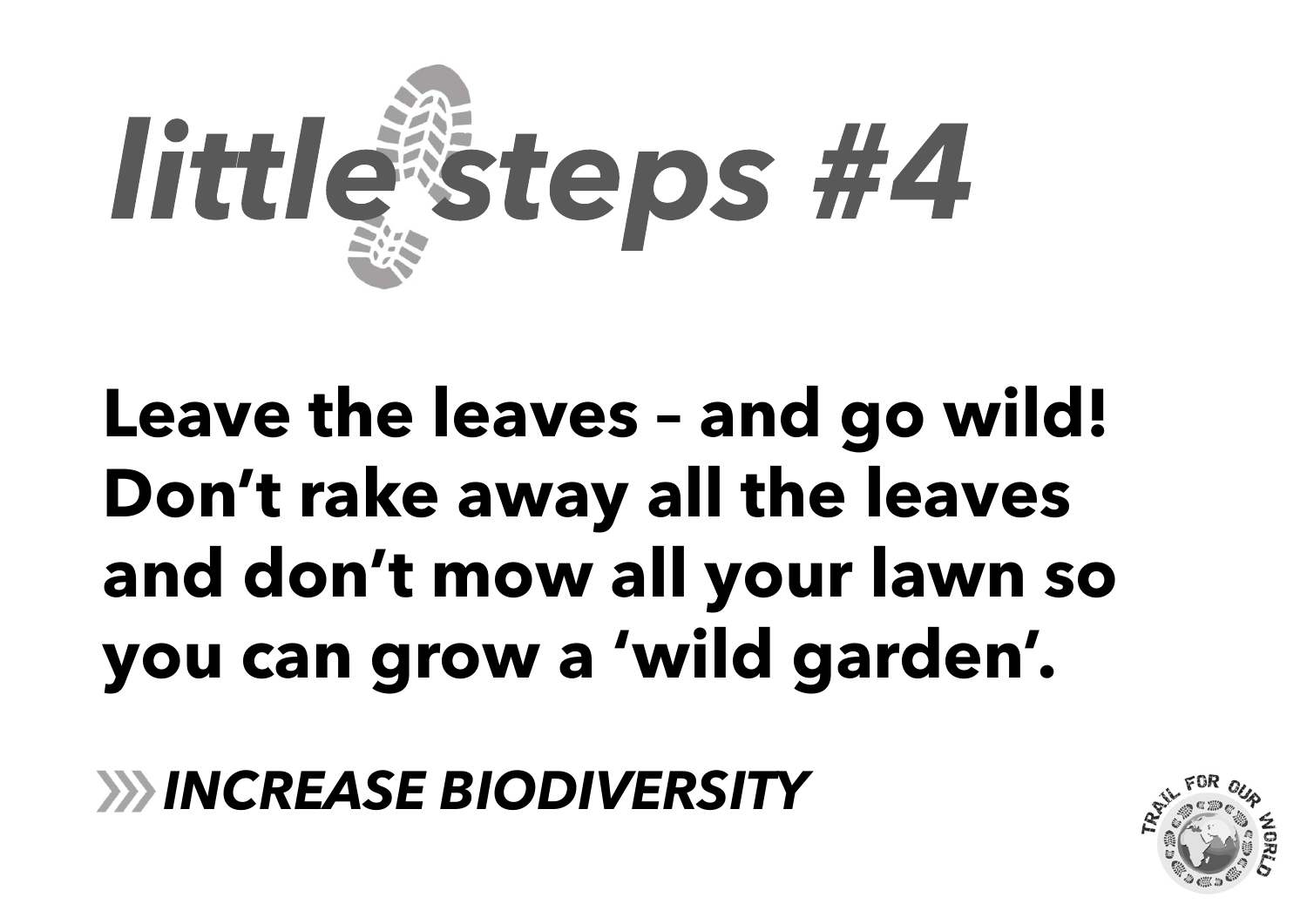

# If you can, don't use the car! Walk or cycle instead.

#### *WEDUCE POLLUTION*

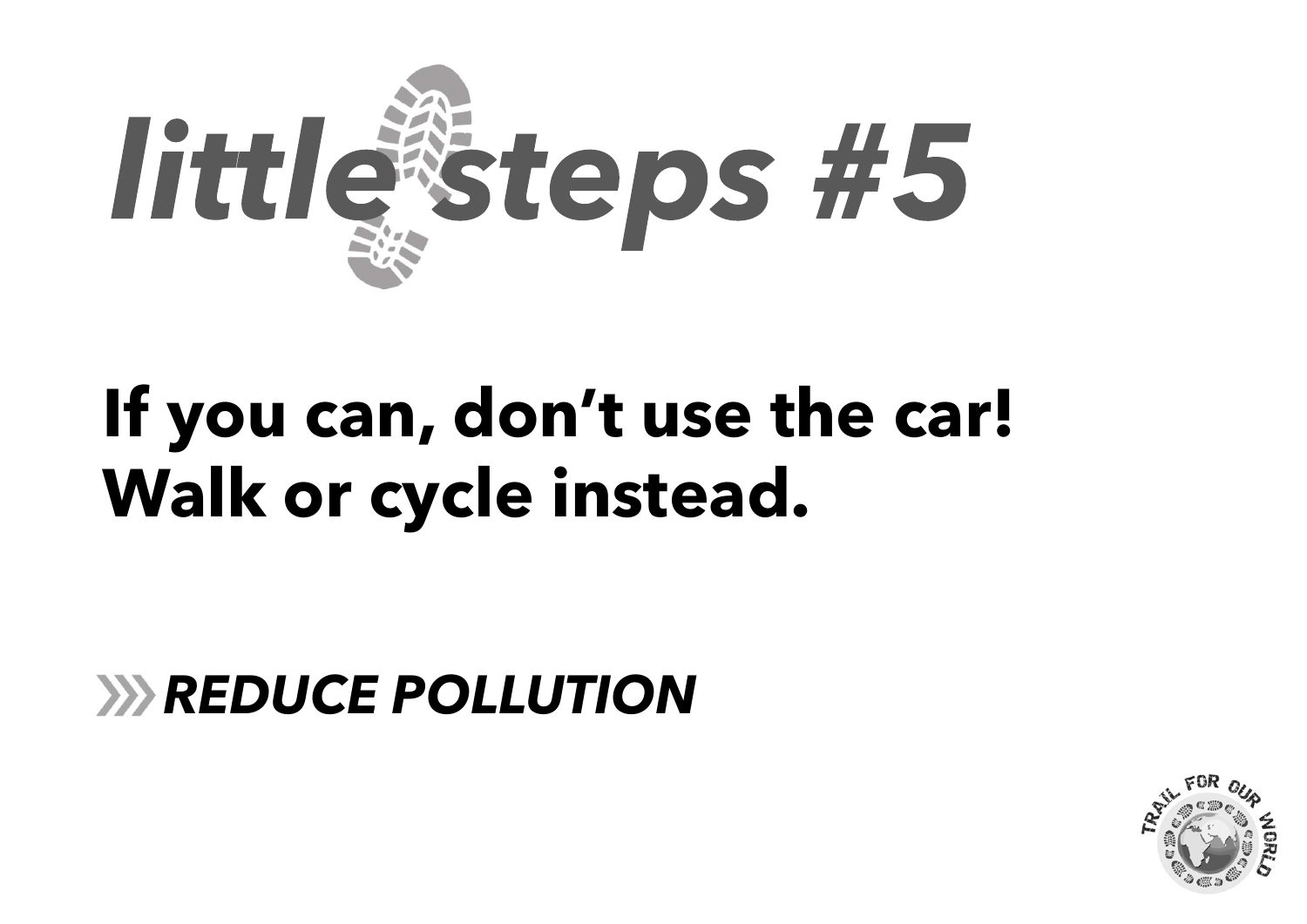

### **WAKE YOUR VOICE HEARD**

# Write to your MP about the environment. Support and sign petitions by pressure groups.

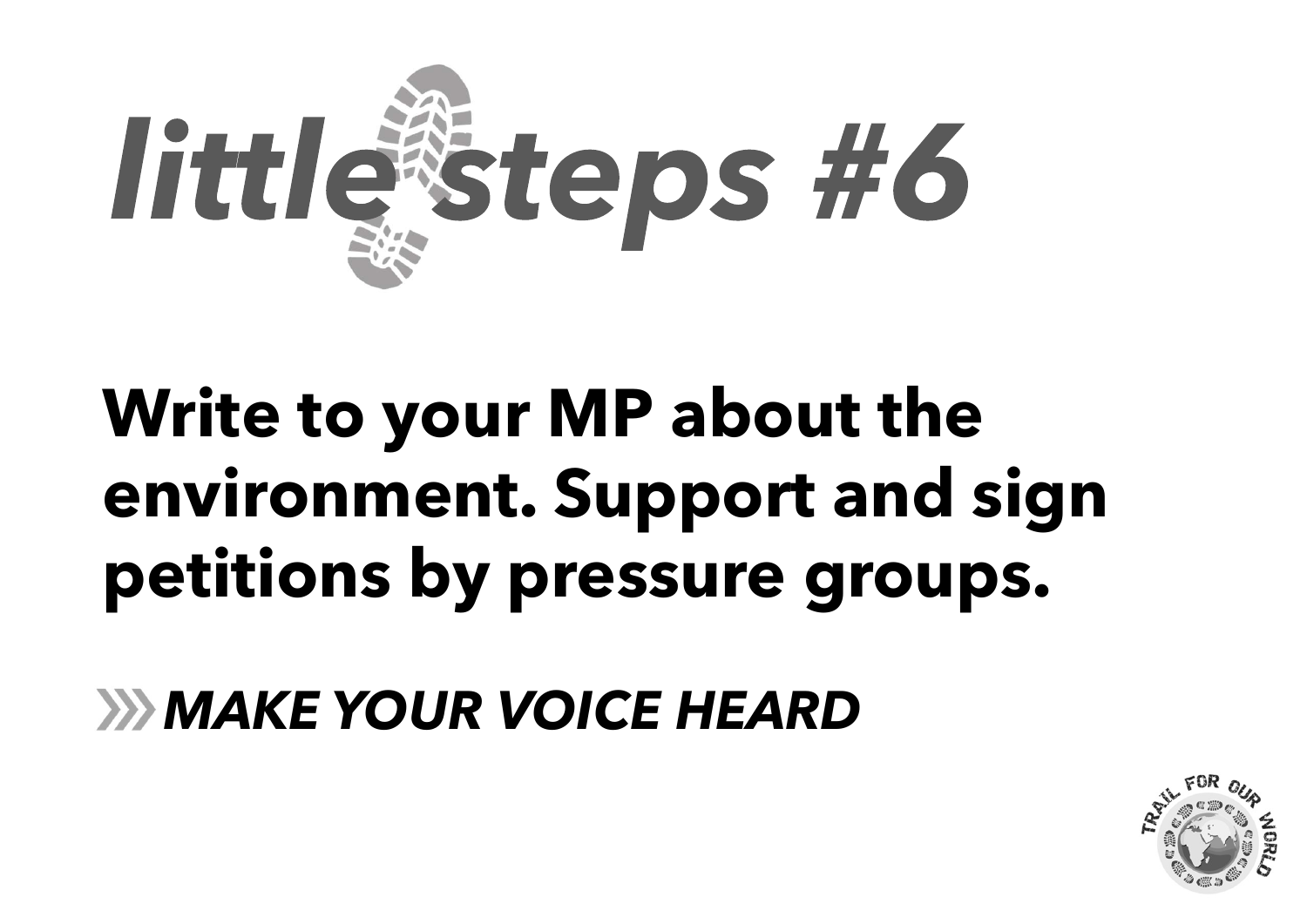

# Eat less (or no) meat. Increase the number of vegetable-based dishes you eat.

**EXAMPLE YOUR CARBON FOOTPRINT** 

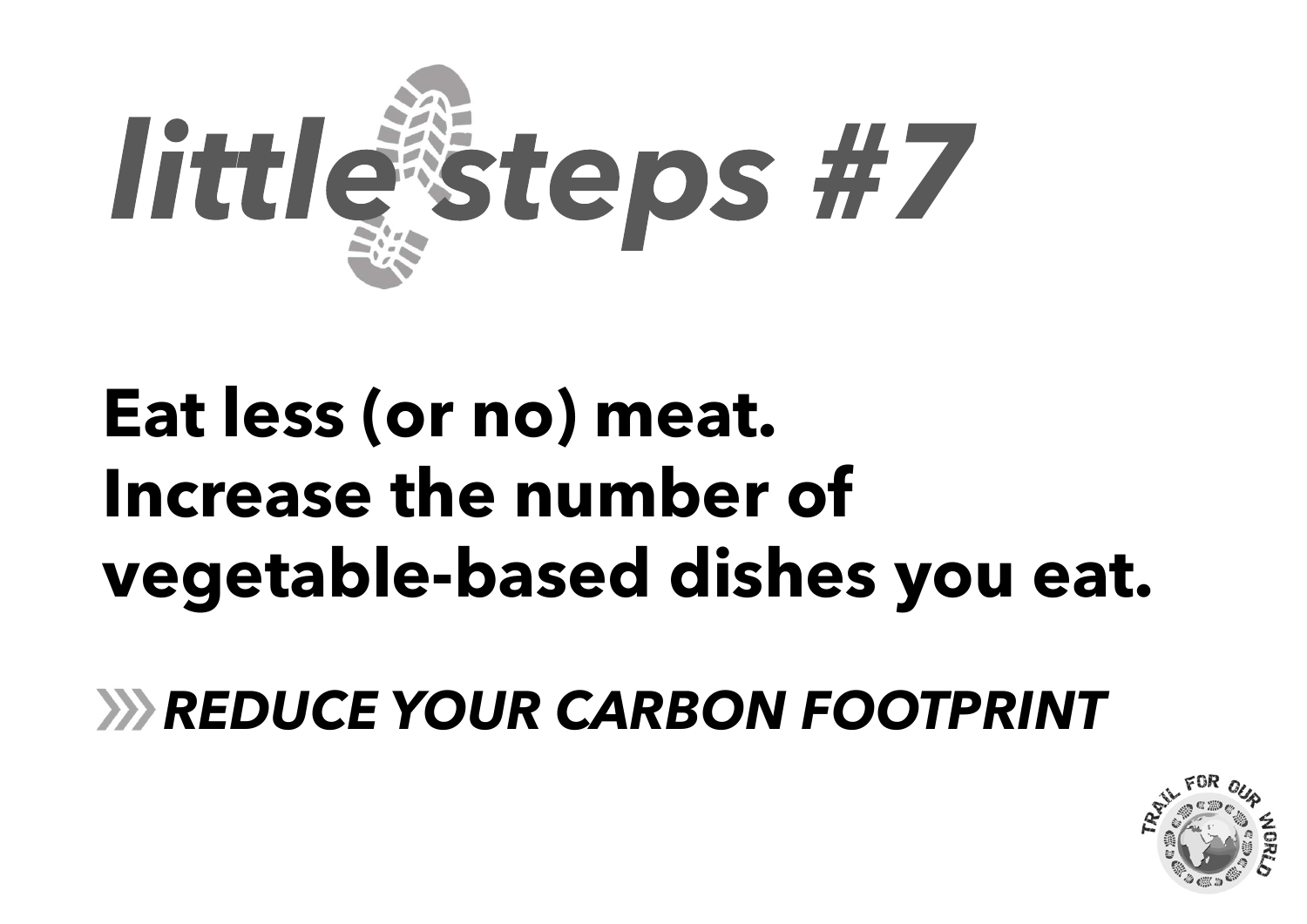

# Avoid using cling film. Use and reuse containers or wax wraps instead.

**WEDUCE NON-RECYCLABLE PLASTICS** 

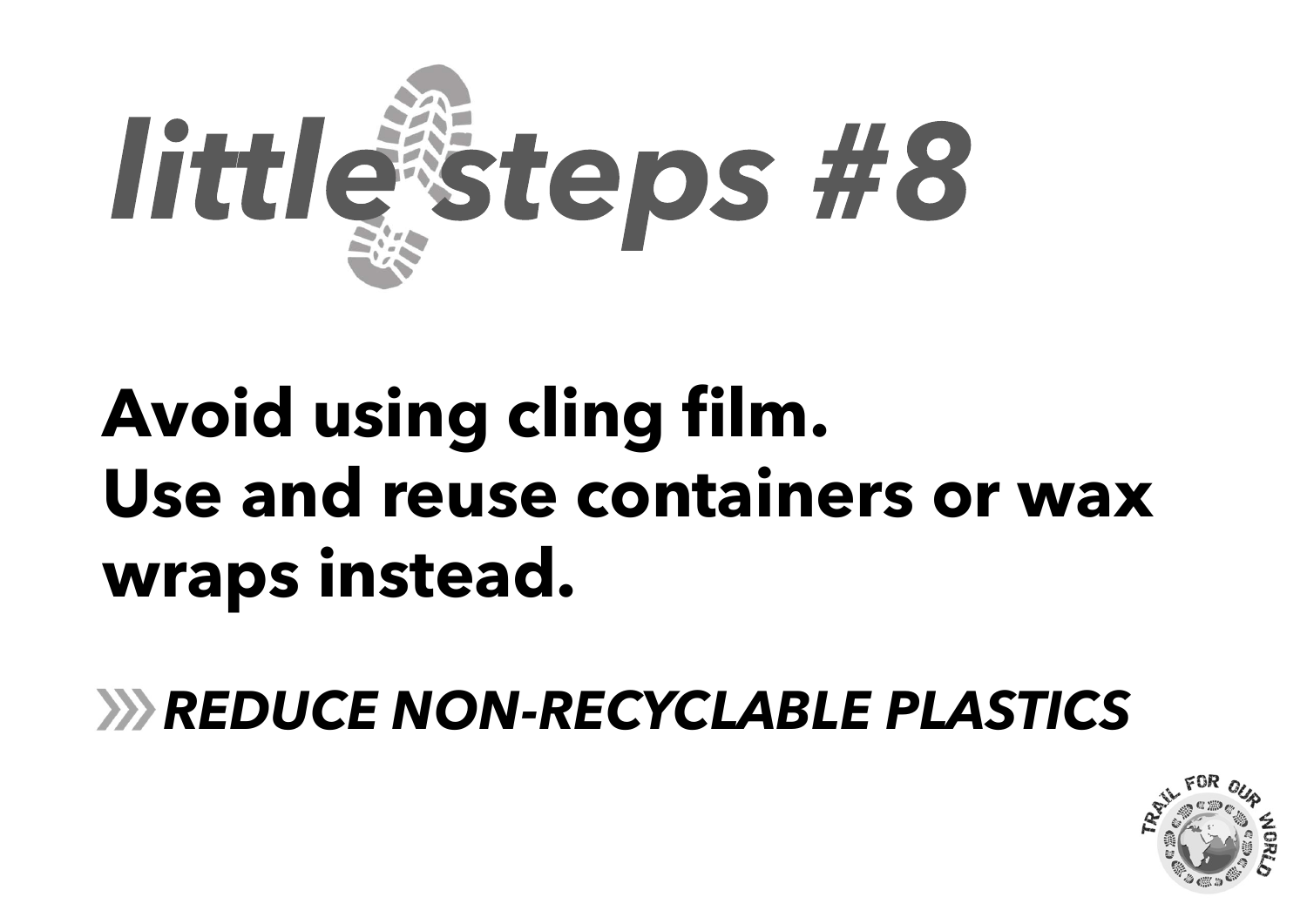

# Avoid buying new clothes. Repair and recycle clothing as much as possible.

*EXPREDUCE POLLUTION*